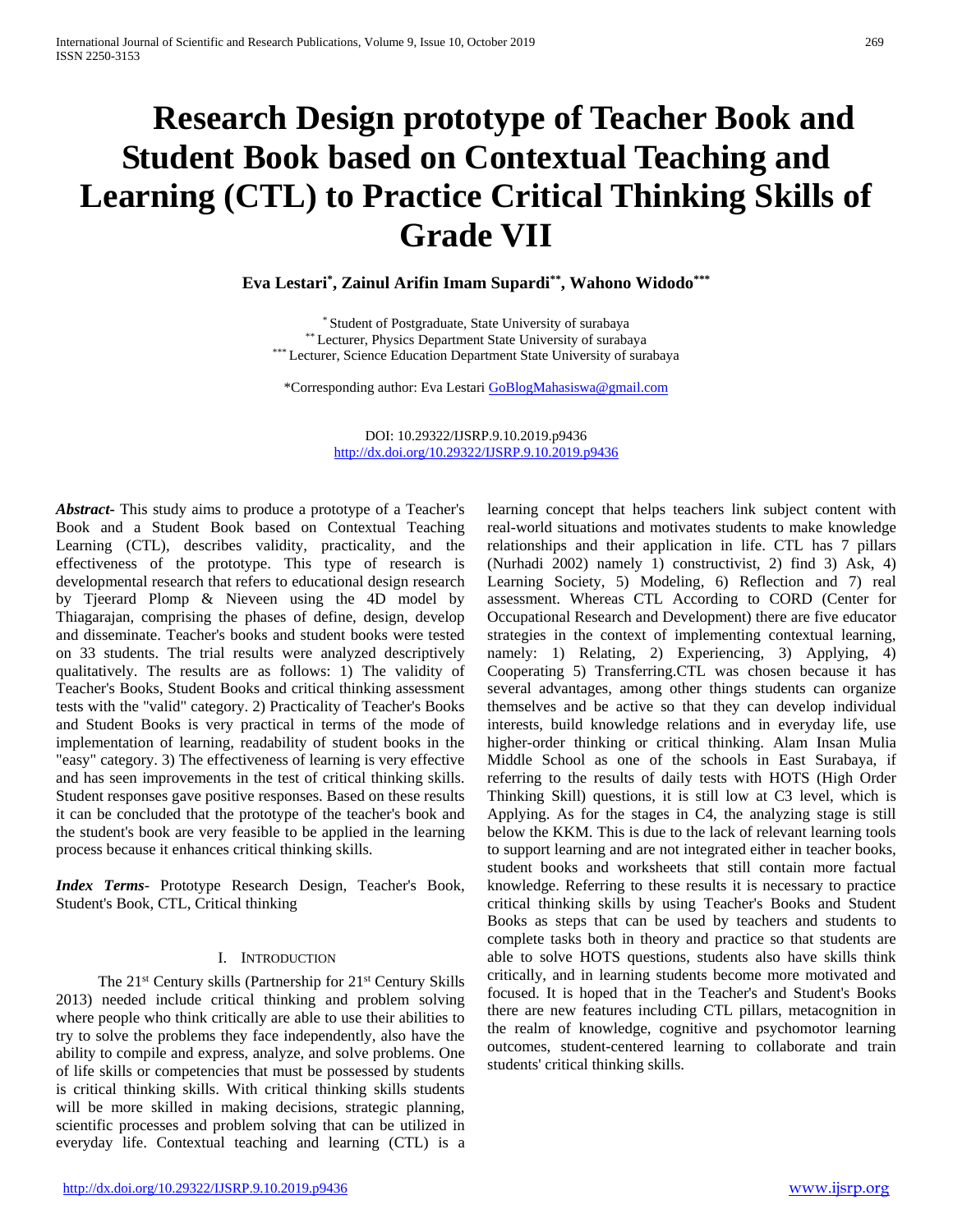## II. THEORYTICAL REVIUW

The level of thinking in reasoning includes the basis of basic thinking, critical thinking, and creative thinking (Krulik & Rudnick (1995). The level of thinking is basic thinking, critical thinking and creative thinking. Thinking is an activity of reason to process the knowledge we receive through the five senses, and intended to achieve a truth Logic thinking can be interpreted as reasoning, where reasoning itself is part of thinking that is beyond the level of remembering. This level of thinking is important (Andreson (2001). A person must master one level of thinking before he can go to the next level. The reason is we cannot ask someone to be creative if he does not know it, does not understand it, cannot apply it, cannot analyze it, and cannot analyze it, and can't evaluate Critical thinking is a disciplined way of thinking used by someone to evaluate the validity of something (ideas, questions, arguments, research, etc.) (Beyer in Filsaime 2008). Screven and Paul (2008) view critical thinking as an intelligent disciplined process of conceptualism, application, analysis, synthesis, and evaluation of the active skills collected from conceptualization, application, analysis, synthesis, and active evaluation resulting from observation, reflection, reasoning, or communication. Critical thinking enables students to study a problem systematically, face millions of challenges in an organized way, formulate innovative questions and design solutions. Another theory about critical thinking revealed by Ennis (1996) identifies five systematic behaviors in critical thinking. The behavior can be described as critical thinking stages as follows:

1. Analytical skills

Analysis skills aim to understand a global concept by breaking it down into more detail. Analysis questions require that students identify logical steps used in the thought process to the conclusion. Operational words that identify analytical thinking skills include: describe, explain, make diagrams, identify, describe, connect, detail and so on.

2. Synthesis skills

Synthesis skills are skills that are the opposite of analytical skills. Synthesis skills are skills that combine parts into a new formation or arrangement. The synthesis question requires the reader to integrate all information obtained from the reading material, so as to create new ideas that are not explicitly stated in the reading. This synthesis question provides an opportunity for controlled free thinking.

# 3. Knowledge and problem solving skills

This skill is a concept applied skill to some new understanding, which requires the reader to comprehend the reading critically so that after the reading activity is finished the student is able to grasp some of the main reading thoughts and be able to pattern a concept. The purpose of these skills is for students to be able to understand and apply concepts to new problems or scope.

4. Concluding skills

This concluding skill is an activity of the human mind based on its understanding / knowledge (truth), which can move towards reaching another new understanding / knowledge (truth). This skill requires students to be able to describe and understand various aspects gradually to get to the next stage, which is a conclusion. So the conclusion is a thought process that empowers

its knowledge in such a way as to produce a new thought or knowledge.

5. Judging and evaluating skills

This skill requires careful thought in determining the value of something with various existing criteria. Valuation skills require the reader to provide an assessment of the value measured using certain standards

The critical thinking skills trained in this study are, analytical skills, problem solving skills, inference skills and inference skills.

Contextual teaching and learning (CTL) is a learning concept that helps teachers link material taught with real-world situations and encourage students to make connections between the knowledge they have and their application in daily life (Wasis, 2006). Johnson (2010) states that, CTL is a comprehensive system. So CTL consists of parts that are interconnected between theory and practice, so that it can help students to better understand the material and learning to be more meaningful. This learning assumes that the mind naturally seeks contextual meaning in accordance with the real situation of one's environment, and that can occur through the search for relationships that are reasonable and beneficial. Integrating learning material with students' daily contexts in contextual learning will produce a deep knowledge base, where students are rich in understanding problems and how to solve them. Students are able to independently (freely) use their knowledge to solve new problems and have never been faced, and have more responsibility towards their learning as their experiences and knowledge improve.

According to Nurhadi (2002) a class is said to use a contextual approach, if it applies the seven main components of contextual teaching learning, namely: 1. Constructivism (constructivism), develops the idea that students will learn more meaningfully by working alone, discovering themselves, and constructing their own new knowledge and skills. 2. Finding (inquiry), carry out as far as possible inquiry activities for all topics. The inquiry itself can be interpreted as the process of asking and finding out answers to scientific questions that are answered. 3. Questioning develops the student's curiosity by asking questions. Namely asking for information, explanations to be told about something that students want to know either through question and answer discussion or through interviews.4. Learning community (learning community), creating learning communities by forming learning groups. Can be grouped heterogeneously. 5. Modeling (Modeling), presents the model as an example of learning from something that will be made or produced. Modeling can be in the form of products or procedures for carrying out certain procedures. 6. Reflection (Reflection) that is doing reflection at the end of learning, can be done by reviewing, giving awards or answering questions about learning that has been carried out. 7. Authentic assessment conducts appraisal correctly and various methods or techniques of assessment. Both verbally non-verbal tests, tests or non-tests, projects, practicum and others.

According to the Center for Occupational Research and Development (CORD) there are 5 strategies for educators in the context of implementing contextual learning, abbreviated as REACT, namely: 1) Relating, learning is associated with the context of real life experiences. Learning in the context of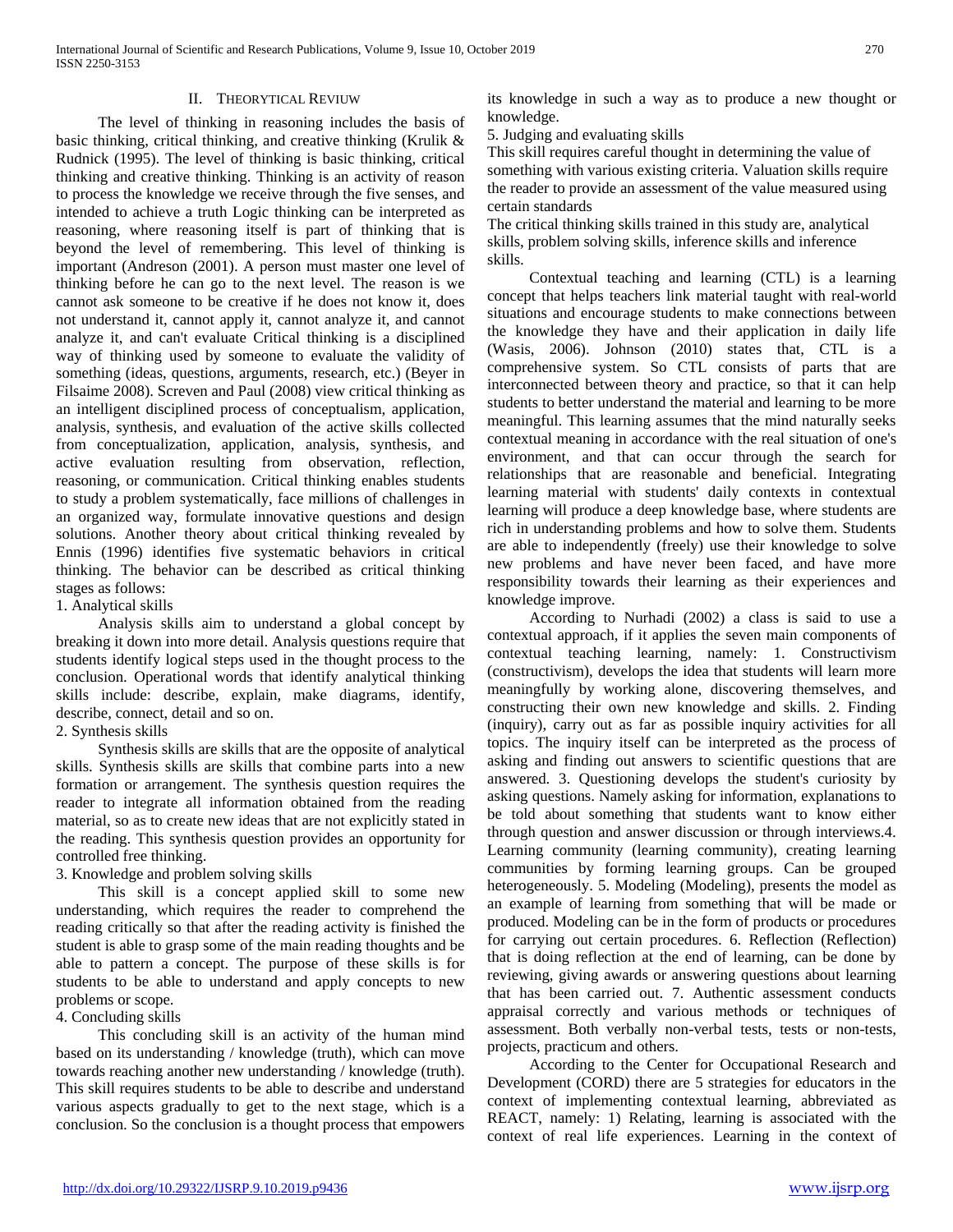experience must draw students' attention to everyday events and conditions. 2) Experiencing, learning is determined by excavation (exploration), discovery (discovery), and creation (invention). Can do research that actively engages students. 3) Applying, learning when knowledge is represented in the context of its use. Students are introduced to the benefits of learning for their future. Can be done with direct learning experience. Or experimental activities. 4) Cooperating, learning through the context of interpersonal communication, shared use. Done by forming study groups to be able to work together. 5) Transferring, learning through the use of knowledge in new situations or contexts. Namely by connecting the initial knowledge that students already have with the new knowledge they have.

For the purpose of effective learning in the contextual learning process, all of these strategies must be used together, although in practice it is not necessary to require drastic changes from all teachers. The continuous use and reflection of contextual learning leads to the expansion and deepening of teacher knowledge.

CTL learning and 2013 curriculum have similarities, namely in learning activities that are equally inviting students to be able to construct their own knowledge or called constructivists, in addition there are also inquiries, questions, learning communities and authentic assessment. Therefore CTL is suitable to be applied to the 2013 curriculum.

# III. EDUCATION DEVELOPMENT METHOD

The research procedure used by researchers refers to Educational design research by Tjeerard Plomp & Nieveen (2010), which describes the validity, effectiveness and practicality of Teacher Books and Student Books using the 4D model by Thiagarajan, et al. (1974). The 4D model itself in the development process consists of four stages, viz

**a. define** which includes 1) analysis of needs where in the 2013 curriculum students are expected to be able to think critically and be able to solve problems that arise in everyday life. 2) student analysis The subjects in this study were junior high school students grade VII. According to Jean Piaget, human development through four stages of cognitive development from birth to adulthood. Each stage is marked by the emergence of new intellectual abilities where humans begin to understand the increasingly complex world. 3) task analysis which includes the tasks contained in the student book that matches the demands of the curriculum and material about energy in living systems. Analysis of that concept by making a concept map of energy material in living systems. Finally, the analysis of the objectives of this analysis is carried out to determine the achievement of the learning process. Through learning objectives the teacher can find out what he wants to be taught.

**b. design**, This design phase is carried out to design teacher's books and student books, worksheets and LPs to be developed

**c. develop**, at this stage aims to produce learning tools in the form of teacher books, student books, as well as the width of the assessment that has been validated by the experts and testing the results of the device using one group pretest-posttest design.

**d. disseminate**. At this stage of dissemination it is limited to the schools that are carried out research

# IV. RESEARCH INSTRUMENT

Validity is a measure that shows the level of validity or validity of an instrument. This validity sheet is used to obtain the validity of the Teacher's Book (instrument 1: Teacher's Book), Student's Book (instrument 2: Student's book), and the critical thinking assessment sheet (instrument 3: Critical thinking assessment sheet). This validation sheet is filled in by experts who assess and study Teacher Books, Student Books, and Assessment Sheets for critical thinking skills. Indicators of validity of teacher's books were developed from: (1) Preliminary Section, (2) Syllabus (3) RPP, (4) Student textbooks, (5) Specification Tables and (6) Inter-component Literacy. Indicators of validity of student books are assessed from: (1) Format, (2) Material, (3) Language, (4) Teaching Model Assessment in Supporting innovation and improving the quality of teaching and learning activities. Whereas the critical thinking assessment sheet was developed by looking at content validity and construct validity.

Instrument Teacher books, student books and grading sheets are said to be reliable if the calculations using the Borich (1994) formula yield reliability  $\geq 75\%$  ((Borich, 1994)) with the following conditions:

$$
Percentage\ of\ agreement = \left(1 - \frac{A-B}{A+B}\right) x\ 100\%
$$
  
Information:

A: The frequency of the aspect observed by the observer giving a high frequency.

B: Frequency of the aspect observed by the observer giving a high frequency.

Practicality of Prototype Teacher's Books and Student Books which include:

a. Learning Implementation Observation Sheet

The learning performance observation sheet was obtained by using the learning implementation observation sheet conducted by two observers who could observe it during the learning activities. The instrument of learning accomplishment is said to be reliable if the calculation using the Borich (1994) formula results in its reliability  $\geq$  75% Readability sheet of the Student Book Prototype by students. This readability sheet instrument is used to determine the level of student understanding when reading student books through student questionnaire responses to Student Books. conducted by taking a sample of 33 students by using a student's readability questionnaire by students.

b. Learning constraints

During the learning process, two observers noted and provided a solution to overcome these obstacles in the form of small notes.

Effectiveness Instruments Prototype Teacher's Books and Student Books, which is:

a. Instruments of critical thinking skills

The instrument of students 'critical thinking skills is used to determine the students' critical thinking skills in the form of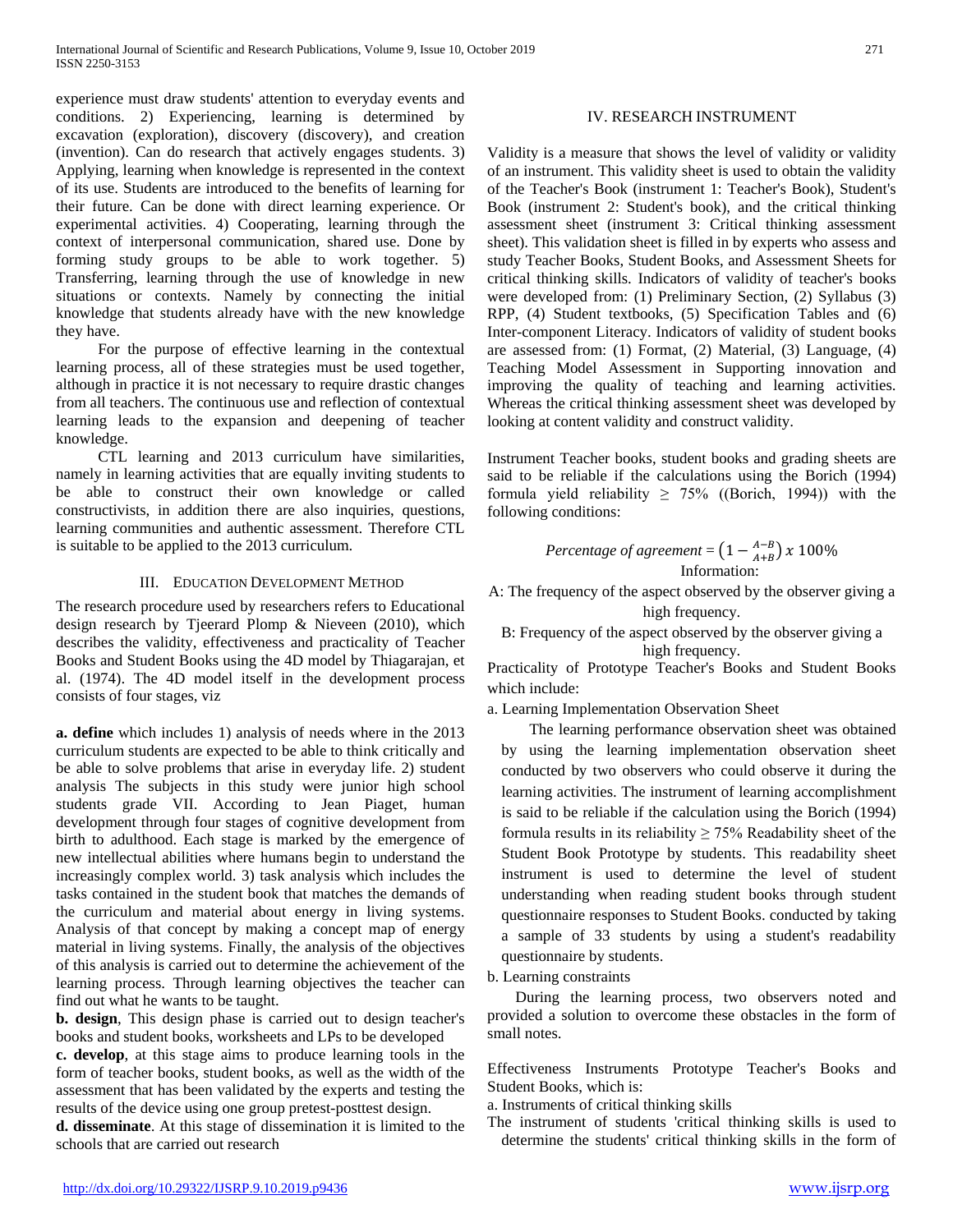problem descriptions and is done at the beginning and at the end of the meeting.

a) Knowledge test analysis is used to determine the difference between the pretest and posttest scores of critical thinking tests, inferential statistical analysis is done through the N-gain score analysis with the formula:

The N-gain formula was developed by Hake (1999) as follows:

$$
g = \frac{Spost - Spre}{100\% - Spre}
$$

information: g (gain) = Increased mastery of knowledge  $S_{pre}$  = Average pre-test or initial ability (%)  $S<sub>post</sub>$  = Average pre-test or final ability (%)

b) The sensitivity of the items, calculated to determine the effect of a learning. Essay questions on critical thinking skills tests are calculated by equations (Gronlund 1985):

Learning sensitivity index can be done by using the formula

$$
S = \frac{\Sigma ses - \Sigma seb}{T(\text{skor max} - \text{skor min})}
$$
  
Information:

S: The sensitivity of success sought

Σses: The total score of the questions after the process Ebseb: Total score of the questions before the process Max score: The maximum score obtained Min score: The minimum score obtained

Q: Number of students taking the test

b. Instrument of student activity

This student activity instrument is used to determine student activities during the learning activities take place. Observed by two observers.

Student Response Instruments

This student response instrument is used to determine student responses after learning using prototype teacher's books and student books to practice critical thinking skills. This instrument was in the form of a questionnaire filled out by students after all meetings had ended.

# V. DISCUSSION

A. Validity of Research Results

The results of the validation of the prototype research design of Teacher Books and Student Books based on contextual teaching and learning (CTL) developed were declared valid for use in science learning to train students' critical thinking skills. The following graph is the mode of validity of Teacher's Books, Student's Books and Assessment Sheets.

Teacher Book assessment results provided by the validator as shown in data table 4.1 that the validation results have an average score of 3.7 with a percentage of 94.5%. The validity mode of Teacher's Book is 4 with 100% reliability. This shows that the developed teacher's book is suitable for use in teaching and learning activities. The teacher's book itself contains a syllabus, lesson plans, student books, worksheets and also an assessment sheet along with the key. The learning model used uses the cooperative learning model and in its approach is associated with real life and adjusted to the level of child development. The lesson plans developed in this study are used to achieve core competencies

In learning activities as seen in the appendix, students are taught to think critically, starting from formulating problems, making hypotheses, analyzing data and concluding the results of experiments) in addition to that students are also taught to build their own knowledge by conducting group discussions, observations and experiments. Resources, tools and materials used in learning are easily available to students, inexpensive and can be found in the surrounding environment.

The developed Teacher's Book refers to the Contextual Teaching Learning (CTL) approach, which is a learning concept that helps teachers link material taught with real-world situations of students and encourages students to make connections between the knowledge they have and their application in their daily lives. CTL has pillars: constructivists, inquiry, asking questions, learning communities, reflection modeling and authentic assessment (Johnson, 2010). These CTL pillars are in line with Nurhadi (2002), a class is said to use a contextual approach if it applies the seven main components of contextual teaching and learning. The CTL pillars have been included in the learning activities as shown in the appendix. Likewise with the CTL pillars by CORD namely; relating, experiencing, applying, cooperating and transferring.

The teacher book developed aims to practice critical thinking skills. Critical thinking is practiced as stated by Ennis (1996), namely: 1) analyzing, 2) synthesizing 3), hypothesizing and solving problems, 3) concluding what is stated in learning activities and 4) evaluating. Thus the student book developed was based on CTL to practice critical thinking skills.

The results of the validation of student books conducted by the validator as shown in table 4.2 shows that the student book developed has an average score of 3.6 with a percentage of 92.2%, the validity mode of the Student Book is 4 with 100% reliability, this means student books are very suitable for use in learning. The results of the development of student books because they are adjusted to the syllabus and have been analyzed material based on contextual teaching and learning (CTL). The student book developed in it contained energy material reading materials in the living system, and worksheets and assessment sheets. Based on the CTL character, the activities that exist in student books also require students to be able to capture the relationship between learning experiences received and real life and encourage them to be able to apply them. In accordance with the statement of Sanjaya (2008), that by being able to connect between the material received and real life, the material received will be embedded tightly in students' memories, so it will not be easy to forget. This student book can also be used to support student activities. The results of validation tests of critical thinking assessment conducted by the validator show that the developed test has an average score of content validity assessment, amounting to 3.3 with an assessment percentage of 89.8%, a validation mode of 3 with 100% reliability. This shows that the developed test is worth testing..

# B. Practicality of Learning

1. Readability of Student Books

At this stage the researcher conducted an analysis of the readability of student books by Grade VII A students who said that 80% of students said that students' books were easier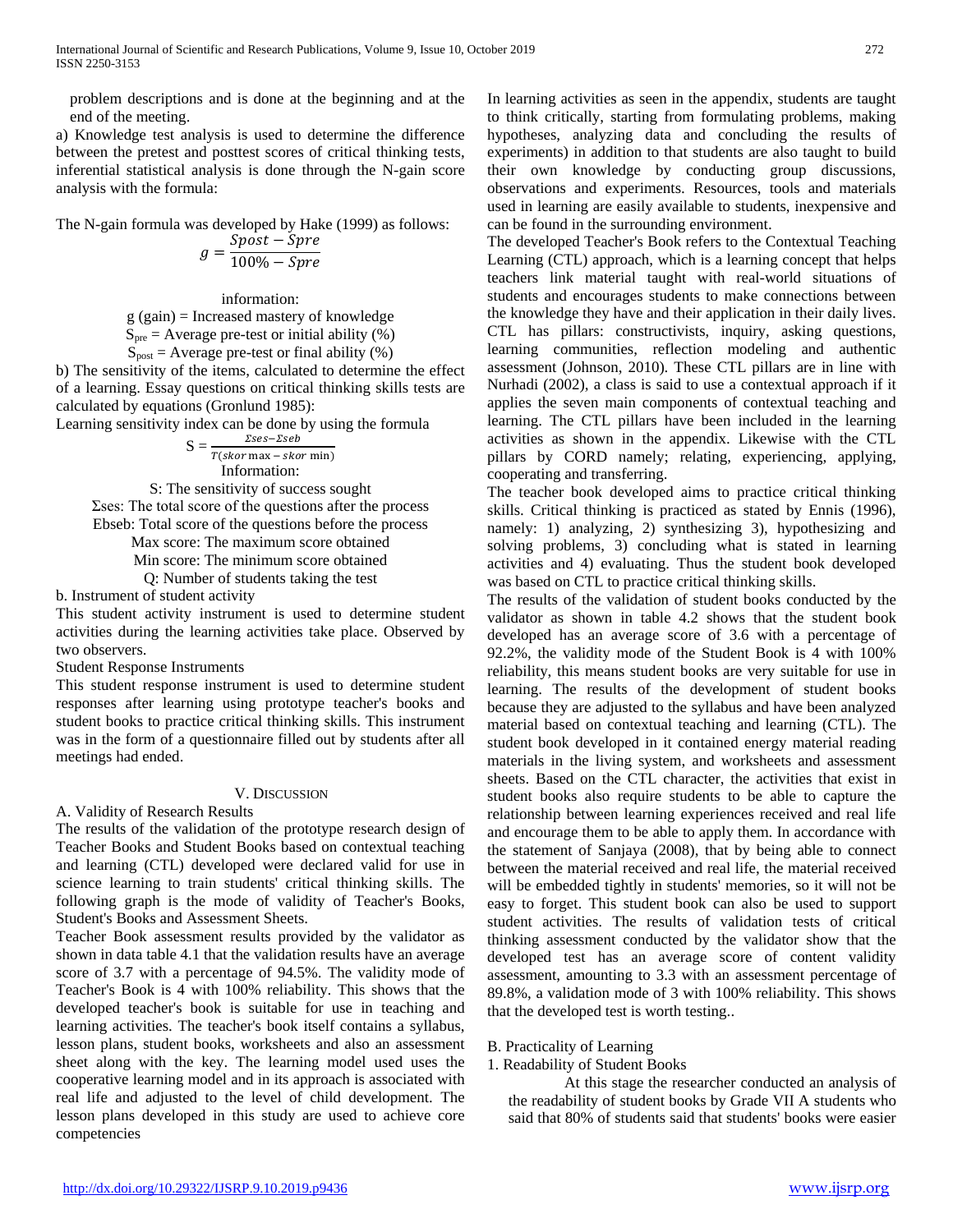to understand and understood than other books that contained the same material. Whereas in class VII B it was 88%.

2. Implementation of Learning

At this stage the researchers conducted a trial lesson plan that had been developed. The researcher acted as a science teacher who was observed by two observers, namely the teacher at the Alam Insan Mulia Middle School. The observer has the duty to assess the implementation of the RPP by using the RPP observation sheet. The results of the implementation of the lesson plan have an average learning outcomes at meeting 1 of 3.5 or 95%. At meeting II was 3.5 or 94%, at meeting III it was 3.8 or 95%. And at the IV meeting amounted to 3.8 with a reliability of 94%. With mode 4 and 100% reliability.

## C. Effectiveness of Learning

## 1. Critical Thinking Assessment Test

Critical thinking is trained, as stated by Ennis (1996), namely: 1) analyzing, 2) synthesizing 3) hypothesizing and solving problems, 4) concluding 5) evaluating. From the data obtained it can be seen that the average value of students' critical thinking in one class before the activity with the developed CTL device is far below the KKM value of 38 whereas after conducting learning activities using the teacher's book and the CTL student book developed, the value of the results The students' critical thinking assessment test increased by 82. The sensitivity of the learning test items ranged from 0.5 to 0.7. According to Aiken, items that were able to measure the learning effect were items that had a sensitivity of  $> 0.3$ . This means that the items in this study can be used as indicators of achievement of student competency indicators. while the N gain score obtained was 0.7. With the sensitivity obtained in the second trial, it means that students have successfully followed the learning process well.

The average value of students before learning is very low. This is because students have not been able to work on critical thinking problems. On average students have not been able to work on questions numbers 3,4 and 5 about presenting the results of experimental analysis and synthesizing. But after learning the average value of students increased dramatically. Students can already formulate problems, determine hypotheses, analyze, and conclude and evaluate.

The reliability of student activity instruments is 92%, which means the instruments are said to be good and can be used to observe student activities. based on table data 4.6, it can be seen that the most prominent student activity is conducting an experiment that is equal to 83% then followed by reading 87% of the book. Student activities were observed by two observers using instrument 4. Students have implemented all indicators of student activity. Student activities show effective for all meetings, because indicators of active student activity both at the first, second and third meetings that have been conducted by students. From the student response questionnaire data obtained, it is known that the percentage of positive responses was 83% while the percentage of negative responses by 17% can be seen in table 4.7. Most of the students gave positive responses to the learning activities that had been carried out using CTL approach students. From some students who gave positive responses to the students' books and the learning activities carried out stated that they were very happy to be able to conduct experiments.

The main obstacle is when conducting experiments that are formulating problems, formulating hypotheses, determining variables, and designing experiments it turns out to require longer time than planned, so to anticipate this, it is necessary to also practice skills outside the learning hours before being taught in class.

Teacher books and student books that are developed are suitable to be applied to the 2013 Curriculum. This is because CTL learning and the 2013 curriculum have in common, namely in learning activities, which are equally inviting students to construct their own knowledge or are called constructivists, besides that there is also inquiry, ask, authentic learning and assessment communities. Therefore, CTL is suitable to be applied in the 2013 curriculum. So, this research has succeeded in producing valid, practical and effective Teacher and Student Books to practice critical thinking skills. So that it can facilitate teachers to teach, facilitate students to learn, in accordance with the demands of the 2013 curriculum

#### VI. CONCLUSION

Prototype Teacher's book and Science Student Book based on contextual teaching and learning (CTL) to train critical thinking skills of VII grade junior high school students on Energy material in living systems that have been developed are very feasible to use and apply in learning because it can train critical thinking skills and have fulfilled 3 criteria, namely validity, practicality and effectiveness

### **REFERENCES**

- [1] Bailin, S. 2002. Critical Thinking and Science Education. Journal Science and Education, vol 1, pp 361-375
- [2] Basham et al. (2011). *Critical Thinking A Student's Introduction*. New York: Mc Graw Hill. Hal 8.
- [3] Borich, G.D. 1994. Observation Skill For Effective Teaching. New York: Mac Millan Publishing Company
- [4] Depdiknas. 2009. Pembelajaran yang mengembangkan Critical Thinking. Jakarta: Direktorat pembinaan Sekolah Menengah Pertama, Direktorat Jenderal Managemen Pendidikan Dasar dan Meengah, Departemen Pendidikan Nasional.
- [5] Dirjen Pendidikan. 2013. Model Rencana Pelaksanaan Pembelajaran (RPP) kurikulum 2013. Direktorat Pembinaan sekolah Menengah Pertama. Direktorat Jenderal Pendidikan dasar dan menengah Kementerian Pendidikan Nasional.
- [6] Ennis, R. H. 1993. Critical Thinking Assessment. Theory into Practice, Vol. 32, No.3, pp 179-189. Collegeof Education, The Ohio State University.
- [7] Ennis, R. H. 1996. Critical Thinking. New Jersey: Prentice Hall. Inc.
- [8] Filsaime, Dennis K. 2008. Menguak Rahasia Berfikir Kritis dan Kreatif. Surabaya: Prestasi Pustaka Publisher.
- [9] Glencoe. *Performance Assessment In The Science Classroom*. New York: McGraw-Hill. Hal 4.
- [10] Grounlund, N.E 1982. Constructing Achievement Test. United States Of America: Englewood Cliffs.
- [11] Johnson, Elaine. 2010. Contextual Teaching and Learning. Bandung: Kaifa Learning.
- [12] Kemendikbud. (2013). Standar Kompetensi Lulusan, Kompetensi Inti, dan Kompetensi Dasar pada Kurikulum 2013. Jakarta: Kemendikbud. Hal 3.
- [13] Kemendikbud. (2014). *Materi Pelatihan Implementasi Kurikulum 2013 Tahun Pelajaran 2014/2015 Mata*